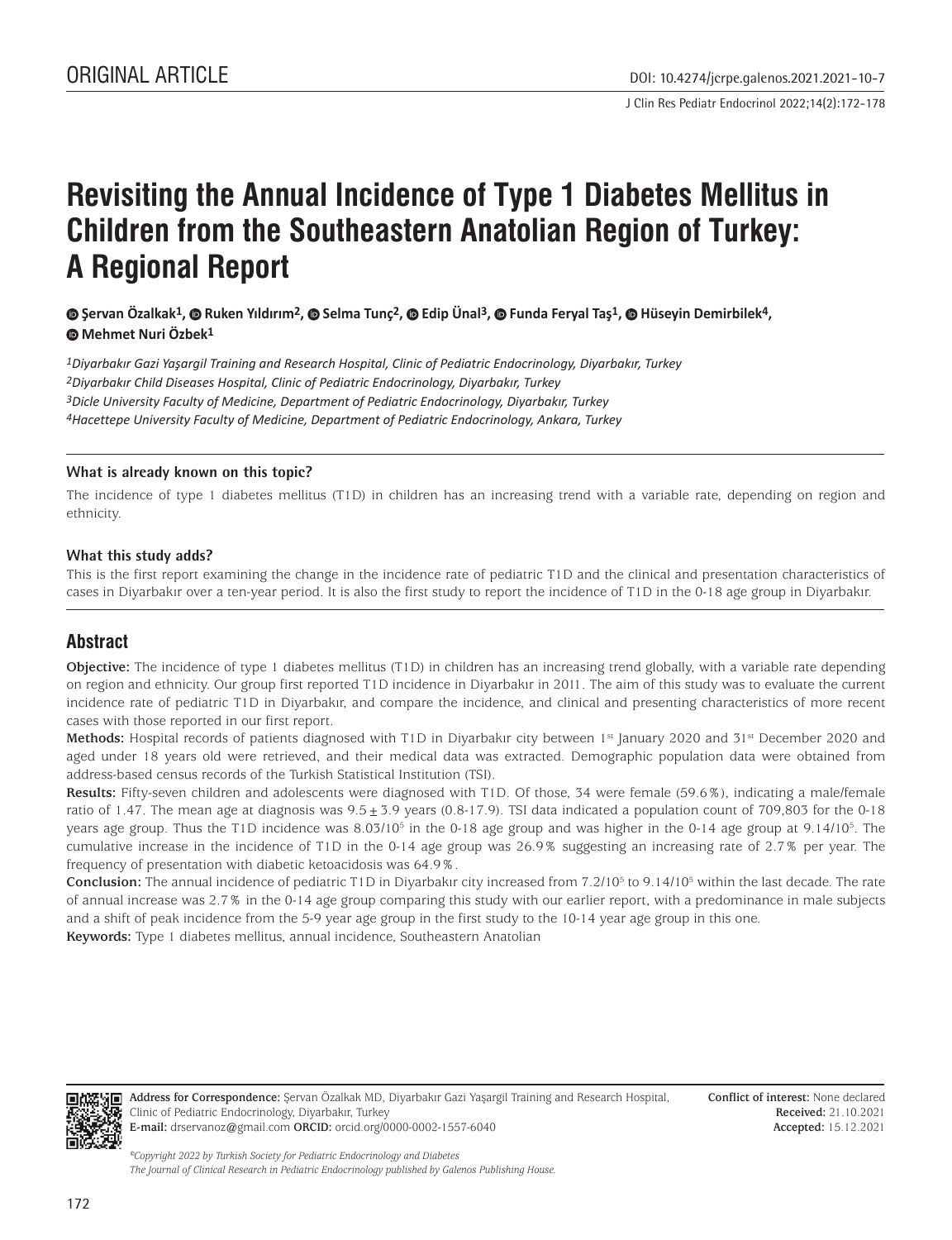# **Introduction**

Type 1 diabetes mellitus (T1D) is one of the most common chronic autoimmune diseases in children which is characterized by damage to insulin-producing pancreatic  $β$  cells (1). The incidence of T1D in children is globally heterogenous, with the highest incidence rate in European countries and Middle-East and North Africa region and the lowest incidence rate in Eastern countries (2). For instance, the incidence rate has been reported as  $52.2/10^5$ in Finland,  $41.7/10^5$  in Kuwait and  $1.9/10^5$  in China (2,3,4). The incidence of T1D in the pediatric population has an increasing trend worldwide. The rate of change in T1D incidence varies depending on ethnic origin, geographical region and industrialization status (5-19).

In the first and single study reporting the nationwide incidence of pediatric T1D in Turkey, the incidence rate was reported as 11.3/10<sup>5</sup> for 0-14 and 10.8/10<sup>5</sup> for 0-18 age groups (20). In addition, other regional studies evaluating the incidence rate (21,22) and a regional study assessing the trend of the incidence rate have been published in Turkey (23).

Our group published the first regional report on the incidence of T1D in Diyarbakır city, where the incidence rate was found to be  $7.2/10^5$  (21). The aim of this study was to determine the current incidence and the change in the incidence rate of pediatric T1D and compare the clinical and demographic characteristics of pediatric T1D in the Diyarbakır city, a city of Southeastern Anatolian region of Turkey.

# **Methods**

There are three tertiary pediatric endocrinology centres in Diyarbakır, a city in the Southeastern Anatolian region of Turkey. In Diyarbakır, all 0-18 years old patients diagnosed with T1D are referred to one of these three centres. Hospital files of all T1D patients diagnosed and referred to these three centres between  $1^{st}$  January 2020 and  $31^{st}$  December 2020 were retrieved. T1D diagnosis was made according to the criteria of the American Diabetes Association and International Society for Pediatric and Adolescent Diabetes guidelines (24,25). Blood glucose level, insulin, c-peptide level, blood pH, HCO<sub>3</sub> level, glycosylated haemoglobin (HbA1c) value, anti-islet cell, anti-insulin and anti-glutamic acid decarboxylase (anti-GAD) antibodies, coeliac serology, and thyroid function tests performed at the time of diagnosis were evaluated. Patients with venous blood pH of <7.3 or  $HCO<sub>3</sub>$  level  $\lt 15$  mEq/L with concomitant ketosis (positive blood/urine ketones) were considered to have diabetic

ketoacidosis (DKA). Based on the pH and  $\mathrm{HCO}_3^-$  values at presentation, DKA was classified as mild (pH 7.2-7.3 and  $HCO_{3}$  10-15 mEq/L), moderate (pH 7.1-7.2 and  $HCO_{3}$  5-10 mEq/L), and severe (pH  $<$  7.1 and HCO<sub>3</sub>  $<$  5 mEq/L). Season and month at the time of the diagnosis, anthropometric data and pubertal status were recorded from patient files. Demographic data were obtained from address-based census records of the Turkish Statistics Institution (TSI). The study was approved by the Health Sciences University Diyarbakır Gazi Yaşargil Training and Research Hospital Ethical Committee (ethics approval number: 765, date: 29.5.2021). Patients were included in the study after parental consent was obtained.

## **Statistical Analysis**

Statistical analysis was performed with IBM Statistical Package for the Social Sciences Statistics for Windows, version 20 (IBM Corp., Armonk, NY, USA). Incidence of T1D was calculated using the numbers of patients reported for each year by gender and in the following age groupings: 0-4, 5-9, 10-14 and 15-18 years at time of diagnosis. Annual numbers for the age groups in Diyarbakır city were used as denominators, and incidence (per 100,000 per year) was calculated with 95% confidence intervals. The population sizes were obtained from the Turkish census data from 2020 from the address-based population registration system of the TSI. In order to assess the significance of the differences between the groups, normality of variables was tested by Kolmogorov-Smirnov test. Mann-Whitney U and chi-square tests were used. Results are reported as means $\pm$  standard deviation. A p value  $< 0.05$  was considered statistically significant.

## **Results**

Overall, 57 children and adolescents aged between 0-18 years were diagnosed with T1D between the  $1<sup>st</sup>$  of January 2020-31<sup>st</sup> of December 2020. According to TSI data, the overall population in Diyarbakır in 2020 was 1,783,431 and the population within the 0-14 age group was 579,460, and within 0-18 age group was 709,803. T1D incidence was calculated as 9.14/10<sup>5</sup> and 8.03/10<sup>5</sup> in 0-14 and 0-18 age groups. The age and sex distribution of cases diagnosed with T1D are illustrated in Table 1.

Of 57 children and adolescents diagnosed with T1D in 2020, 34 (59.6%) were female, and the female/male ratio was 1.47. The mean age at diagnosis was  $9.5 \pm 3.9$  years in the whole cohort, and did not differ between girls  $(9.5 \pm 4)$ years) and boys  $(9.4 \pm 3.8 \text{ years})$  (p=0.91). Regarding pubertal status,  $n=18$  (52.9%) of females and  $n=8$  (34.8%) of male subjects, and 26 cases (44.6%) in total were in the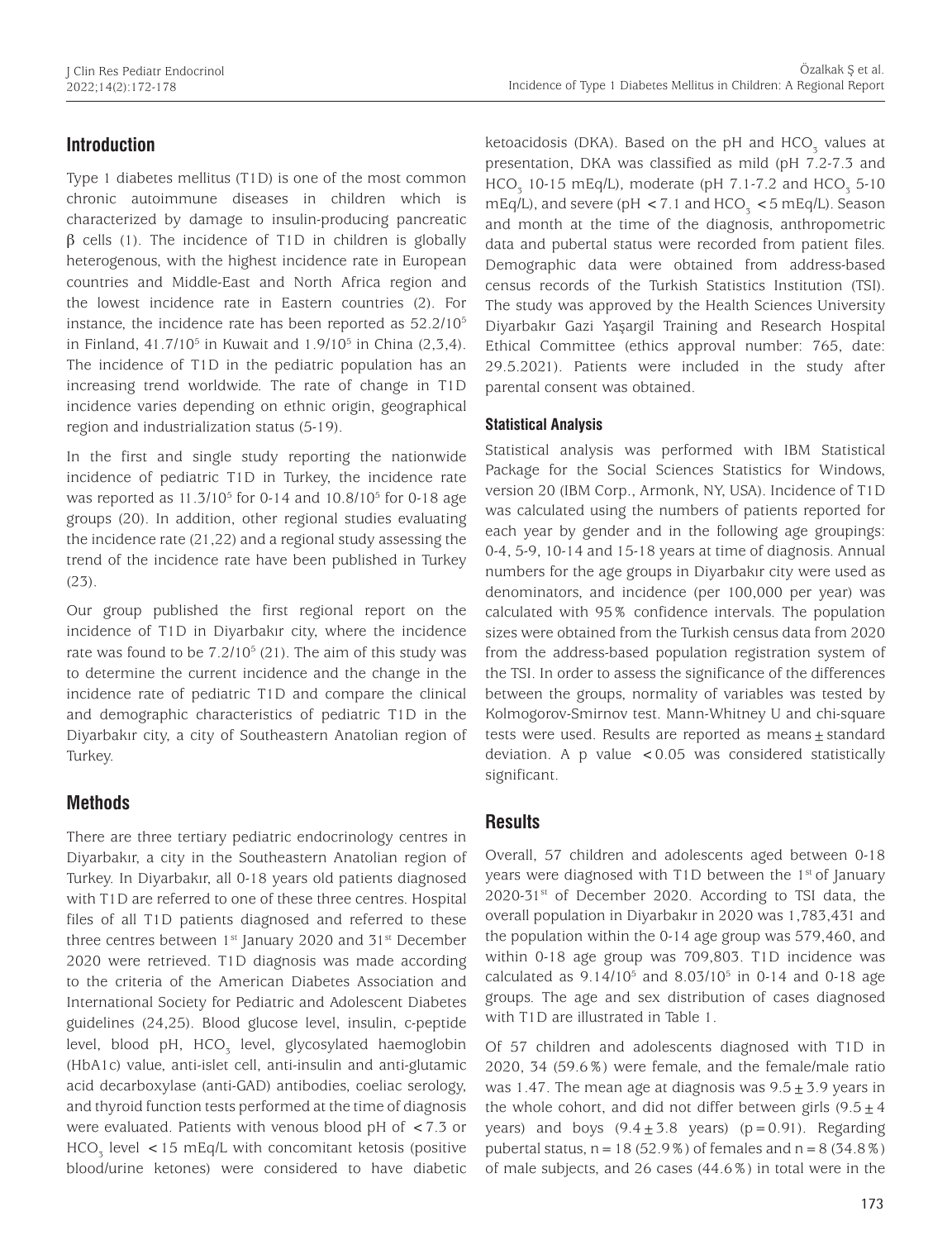pubertal period (Tanner stage ≥2). In the 15-18 age group, the incidence rate was similar between males and females, while a female predominance was observed in the other age groups. At the time of the diagnosis, mean serum glucose, HbA1c, and mean c-peptide levels are shown in Table 2.

The number of cases diagnosed between the ages of 10- 14 was 23 (40.3%), while 22 patients (38.5%) were aged between 5-9 years, eight patients (14%) between 0-4 years, and four patients (7%) between 15-18 years (Table 1). The

|  | Table 1. Distribution of the number of cases with T1D,    |  |  |  |  |
|--|-----------------------------------------------------------|--|--|--|--|
|  | population number and calculated incidence rate according |  |  |  |  |
|  | to sex and age groups                                     |  |  |  |  |

|                               | Number of<br>T1D patients;<br>n(%) | Child<br>population,<br>n | Incidence<br>(per $100,000$ ) |
|-------------------------------|------------------------------------|---------------------------|-------------------------------|
| Female (years)                |                                    |                           |                               |
| $0 - 4$                       | 5(14.7)                            | 96,708                    | 5.2                           |
| 5-9                           | 13 (38.2)                          | 96,666                    | 13.4                          |
| $10 - 14$                     | 14(41.1)                           | 89,011                    | 15.7                          |
| $15 - 18$                     | 2(5.8)                             | 63,775                    | 3.1                           |
| $0 - 14$                      | 32 (94.1)                          | 282,385                   | 11.3                          |
| $0 - 18$                      | 34 (100)                           | 346,160                   | 9.8                           |
| Male (years)                  |                                    |                           |                               |
| $0 - 4$                       | 3(13.0)                            | 102,333                   | 2.9                           |
| 5-9                           | 9(39.1)                            | 101,534                   | 8.8                           |
| $10 - 14$                     | 9(39.1)                            | 93,208                    | 9.6                           |
| $15 - 18$                     | 2(8.6)                             | 66,568                    | 3.0                           |
| $0 - 14$                      | 21(91.3)                           | 297,075                   | 7.1                           |
| $0 - 18$                      | 23(100)                            | 363,643                   | 6.3                           |
| Overall (years)               |                                    |                           |                               |
| $0 - 4$                       | 8 (14.0)                           | 199,041                   | 4.0                           |
| 5-9                           | 22(38.5)                           | 198,200                   | 11.1                          |
| $10 - 14$                     | 23(40.3)                           | 182,219                   | 12.6                          |
| $15 - 18$                     | 4(7.0)                             | 130,343                   | 3.1                           |
| $0 - 14$                      | 53 (92.9)                          | 579,460                   | 9.14                          |
| $0 - 18$                      | 57 (100)                           | 709,803                   | 8.03                          |
| T1D: type 1 diabetes mellitus |                                    |                           |                               |

|  | Table 2. Presentation characteristics of pediatric T1D patients |  |  |
|--|-----------------------------------------------------------------|--|--|
|  |                                                                 |  |  |

peak incidence rate of T1D was observed in the 10-14 age group, both in females and males. Overall, the diagnosis was 40.4% in the winter season.

In total, 37 (64.9%) of the cases with T1D presented with DKA. The highest frequency for presentation with DKA was in the 5-9 age groups ( $n=17/22$ ; 77.3%), followed by the 0-4 age group ( $n = 5/8$ ; 62.5%), and 10-14 age group ( $n = 14/23$ ; 60.9%). Of these, 15 of 57 (26.3%) cases presented with severe DKA, which was most prevalent in the 0-4 age group ( $n=3/8$ ; 37.5%). Presentation with severe DKA was observed in 27.3% (6/22) of cases in the 5-9 age group and 26.1% (6/23) of cases in the 10-14 age group. There was no severe DKA in the 15-18 age group. Fourteen cases (24.6%) presented with ketosis, and six cases (10.5%) with hyperglycemia. Mean c-peptide levels were significantly lower in cases presenting with DKA compared to those presenting without DKA  $(p = 0.001)$  (Table 3).

Anti-GAD antibody was positive in 40 cases and anti-islet cell antibody in 29 cases, including 16 cases positive for both antibodies. Four cases were negative for both antibodies. Of these, two presented with DKA, one with ketosis and one with hyperglycemia. In the antibody-negative patients HbA1c levels ranged from 9% to 17.9%, c-peptide levels from 0.12 to 1 ng/mL and, blood glucose from 365 to 622 mg/dL. Furthermore, insulin requirement continued with persistent low c-peptide (<0.8 ng/mL) during follow up.

Anti tissue transglutaminase IgA (anti-TTG IgA) serology was investigated for celiac disease and was positive in 10 (17.5%) cases. One case was diagnosed with celiac disease before diabetes. In addition to the case with a first diagnosis of celiac disease, in six cases, anti-TTG IgA levels were 10 fold or more higher than the upper limit of the lab-specific reference range, and all six presented with DKA. The diagnosis of celiac disease was confirmed in these cases using endoscopic biopsy. In the remaining three cases the anti-TTG IgA levels were 1.5-4 fold higher than the upper limit of reference and the patients were asymptomatic.

|                                  | Female $(n = 34)$ | Male $(n = 23)$ | Total $(n = 57)$ | p        |
|----------------------------------|-------------------|-----------------|------------------|----------|
| Mean age (years)                 | $9.54 + 4.09$     | $9.42 + 3.8$    | $9.49 + 3.9$     | 0.910    |
| <b>BMI SDS</b>                   | $-0.79 + 1.49$    | $-1.4 + 1.5$    | $-1.02 + 15$     | 0.162    |
| Pubertal stage $\geq$ 2          | 18 (52.9%)        | $8(34.8\%)$     | $26(45.6\%)$     | 0.183    |
| <b>DKA</b>                       | 21 (61.8%)        | $16(69.6\%)$    | 37 (64.9%)       | 0.553    |
| Severe DKA                       | $11(32.4\%)$      | $4(17.4\%)$     | 15 (26%)         | 0.198    |
| Glucose (mg/dL)                  | $462.0 \pm 143$   | $557.0 + 169$   | $500.0 + 159$    | $0.038*$ |
| HbA1c %                          | $12.9 + 2.85$     | $12.6 + 2.3$    | $12.8 + 2.6$     | 0.694    |
| C peptide (ng/mL)                | $0.7 + 0.54$      | $0.46 + 0.3$    | $0.61 + 0.47$    | 0.064    |
| $*$ n value $<$ 0.05 significant |                   |                 |                  |          |

\*p value <0.05 significant

BMI: body mass index, T1D: type 1 diabetes mellitus, DKA: diabetic ketoacidosis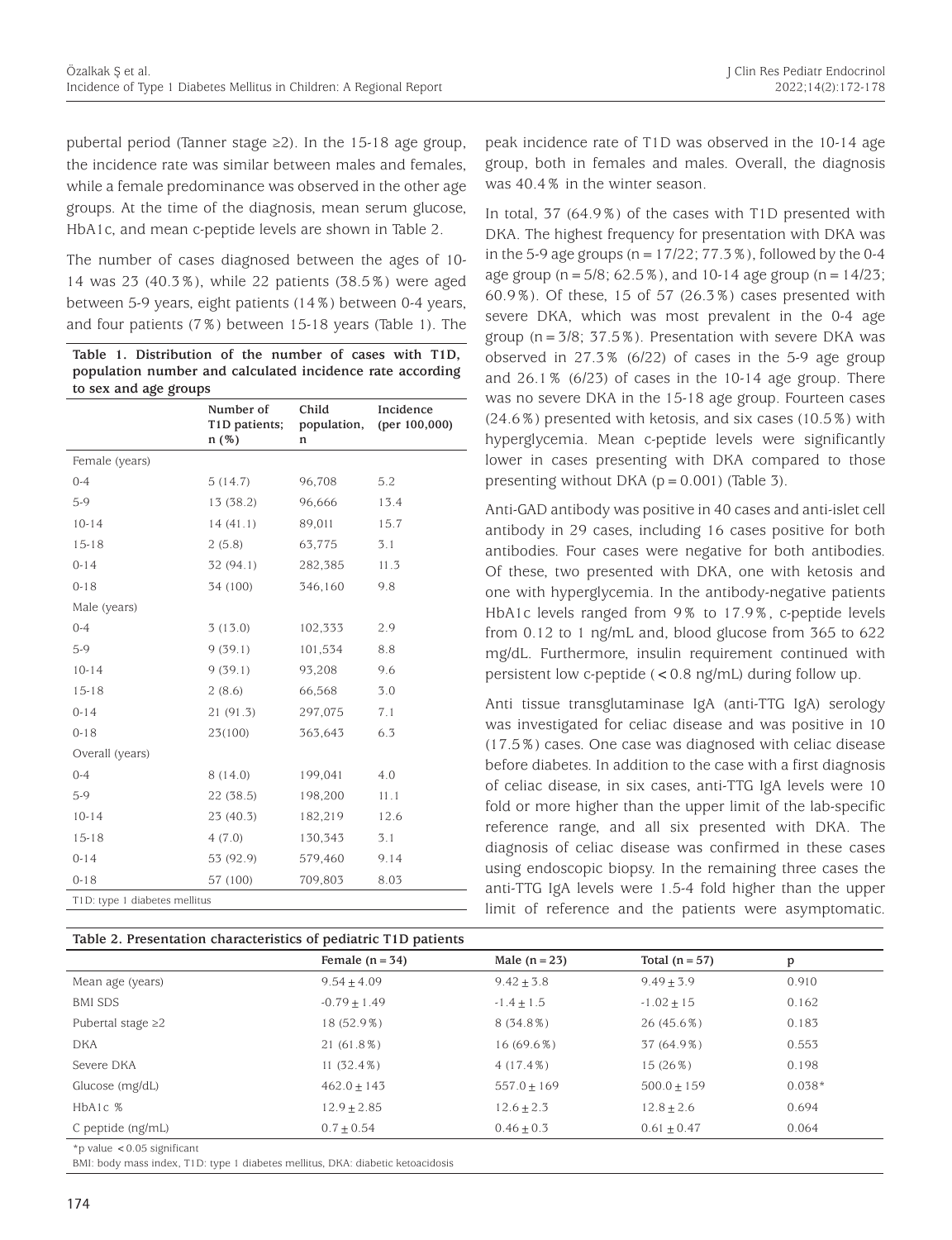These cases are under clinical observation with no biopsy performed. Thyroid function tests were normal in all cases. Anti-TPO was positive in two cases, and anti-Tg antibody was positive in another two cases.

# **Discussion**

In the present study investigating the incidence of T1D in children between the ages of 0-18 years in Diyarbakır, a city of Southeastern Anatolian in Turkey, the incidence of T1D was found to be  $9.14/10^5$  in 0-14 age group and  $8.03/10^5$  in 0-18 age group.

Incidence of T1D in children varies across the world. The lowest incidence rates have been reported from the Asian populations, such as 1-3 per 100000 in China (3,4,5). A gradual increase has been observed from the South European countries where the incidence rate varies between 10-20 per 100000, to the USA and Scandinavian countries where the incidence rate has been reported to vary between 30 and 60 per 100000 (6,14). The incidence studies performed in Turkey have shown that the incidence rate of pediatric T1D (7.2-10.8/10<sup>5</sup>) falls between those reported from Asia and South European populations, corresponding to its geographical location (20,21,22).

Globally, within the last three decades, T1D incidence has been reported to increase by 3-4% per year (5,6,19). In various studies, this increase was found to be more marked in countries with a relatively lower incidence at the baseline (5,6).

There are a few studies from Turkey on the incidence of T1D in children (20,21,22,23). In the first nationwide study based on the records of the national Social Security Institution, Yeşilkaya et al (20) reported the incidence of T1D as 11.3/10<sup>5</sup> in 0-14 age group and  $10.8/10^5$  in 0-18 age group. These rates are higher than those we found in the 0-14 and 0-18 age groups in Diyarbakır. The difference might be due to variations in population density, industrialization, climate and ethnicity between different regions of Turkey. Indeed, in the study of Yeşilkaya et al (20), Turkey was divided into five regions according to incidence rates, and it was observed that the incidence rate of T1D was lower in the East and Southeastern regions of Turkey, including Diyarbakır, than in other regions. The peak incidence was reported in the 10- 14 age group (15.4/10<sup>5</sup>), consistent with our findings (22).

In the first incidence study we carried out (in 2011) in Diyarbakır, the incidence of T1D was calculated as 7.2/10<sup>5</sup> in 0-14 age children (21). In the present study, we found T1D incidence in the 0-14 age group to be  $9.14/10^5$  indicating a 26.9% increase within the last decade, suggesting an average annual increase rate of 2.7%. This increase in the incidence was more pronounced in females (from 8.7 to 11.3/105 ) and 10-14 age group (from 8.4 to 12.6/105 ). This is consistent with the reported trend of increase in regions with low incidence. In the ten years that have elapsed since our first study, no population movement, migration, climate changes, or industrial changes have occurred in Diyarbakır (21). Therefore, the increase in the incidence rate can be attributed to the natural increasing trend of T1D in children. However, the Coronavirus disease-2019 (COVID-19) pandemic experienced in 2020 when we carried out the present study might have contributed to the rise in T1D incidence. It has shown that the risk of DKA, especially severe DKA, increases significantly during the COVID-19 pandemic (26).

In the study of Poyrazoglu et al (22), covering the period of 2013-2015 in the Northwest region of Turkey, the incidence of T1D was reported to be 9.82/10<sup>5</sup>, in the 0-14 age group and 8.99/10<sup>5</sup> in 0-17 age group. The peak incidence was shown to have a bi-modal distribution according to the age group, with the highest incidence rate occurring in the 5-9  $(11.68/10^5)$  and 10-14 age groups  $(11.7/10^5)$ . The lowest incidence was reported in the  $15-17$  age group  $(5.04/10<sup>5</sup>)$ . Their incidence rates are similar to those found in the present study. However, incidence rates in the West and North regions of Turkey are high compared to our region (20). In the study of Esen and Okdemir (23), in which the

|                         | Table 3. Evaluation of cases according to presenting symptoms<br>No DKA |               | <b>DKA</b>    |               |              |          |  |
|-------------------------|-------------------------------------------------------------------------|---------------|---------------|---------------|--------------|----------|--|
|                         | Hyperglycemia                                                           | Ketosis       | Mild DKA      | Moderate DKA  | Severe DKA   |          |  |
| Number of cases         | 6                                                                       | 14            | 15            |               | 15           |          |  |
| Age (years)             | $8.1 + 2.7$                                                             | $11.1 + 4.3$  | $9.1 + 3$     | $9.9 + 4.3$   | $8.6 + 4.5$  | 0.328    |  |
| Pubertal stage $\geq$ 2 | 4/6                                                                     | 8/14          | 4/15          | 4/7           | 6/15         | 0.113    |  |
| Glucose (mg/dL)         | $457.0 + 161$                                                           | $474.0 + 194$ | $487.0 + 201$ | $598.0 + 81$  | $499 + 98$   | 0.334    |  |
| C-peptide (ng/mL)       | $1.16 + 0.9$                                                            | $0.77 + 0.44$ | $0.53 + 0.3$  | $0.54 + 0.32$ | $0.34 + 0.2$ | $0.001*$ |  |
| HbA1c(%)                | $10.6 \pm 3.1$                                                          | $14.4 + 2.5$  | $13 + 2.28$   | $14.2 + 3.2$  | $11.3 + 2.0$ | 0.418    |  |

\*p values indicate the comparison of values for patients with and without DKA at presentation.

DKA: diabetic ketoacidosis, HbA1c: glycosylated haemoglobin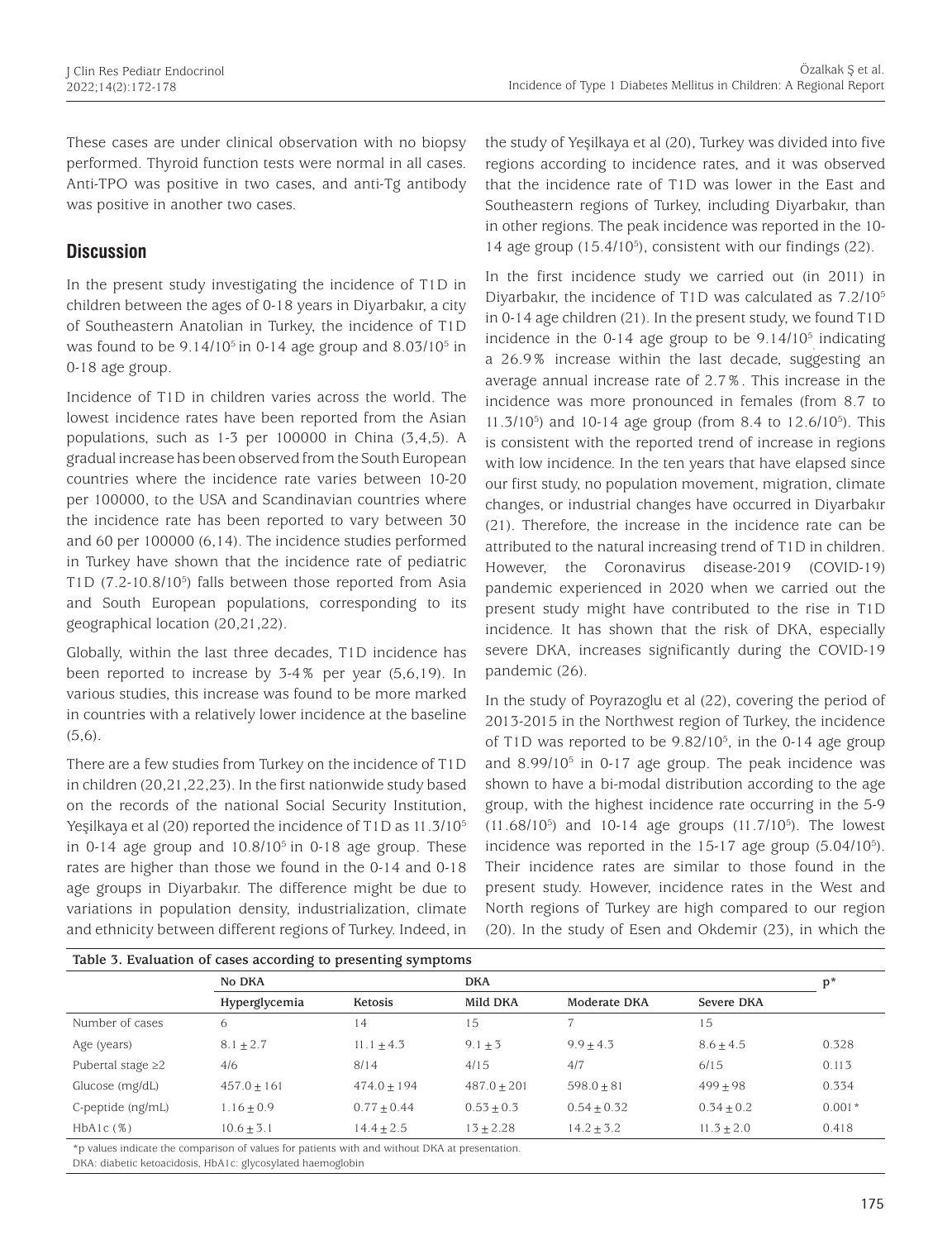T1D incidence trend was evaluated in children under the age of 15, between year 2009 and 2019, the incidence rate was reported to increase from 10.2/10<sup>5</sup> to 24.1/10<sup>5</sup> over the 10 years period. An annual incidence rise of 7.8% was demonstrated, particularly in the 5-9 age group and in boys. These incidence and increase rates are the highest ever reported in Turkey (23).

Regarding the presenting characteristics of the cases, presentation with DKA was highly prevalent (64.9%) and similar to those we detected in the first report (65.9%) (21). Indeed, in the 10 years since our first study, substantial national and regional changes have been made to improve public awareness of diabetes, such as training about diabetes for school staff, public advertisements, and increase in the number of diabetes care professionals in Diyarbakır city, and easier access to health facilities. Delay in referring to the hospital due to COVID-19 may have played a part in the negligible decrease in DKA as a presenting symptom.

There is a bimodal distribution for the age of peak incidence of T1D. The peak incidence of T1D in Diyarbakır has shown a slight shift from the 5-9 years (in the first study) to the 10- 14 years group in the current study, while the distribution of the incidence revealed the highest incidence rate in these age groups, which is similar to those reported by Weng et al (Figure 1) (4).

Regarding the sex-specific disease frequency, the regions with high incidence rates have been reported to have a male-predominant incidence, while in the populations with low incidence, a female predominance has been reported (5). Indeed, a female predominance has been observed in our first (female/male ratio 1.4) and current study (female/



Figure 1. Annual incidence of T1D observed in the first (2011) and current (2020) regional reports conducted in Diyarbakır city revealed a 26.9% increase in the peak incidence and a shift from the 5-9 year age group to the 10-14 years

male ratio 1.47) (22). However, there was a lack of gender discrepancy in the other epidemiological studies reported from our country with a female/male ratio of 0.9 in the study of Poyrazoglu et al (22), 1.02 in the study of Yeşilkaya et al (20) and 0.93 in the study of Esen and Okdemir (23) all of which reported a higher overall incidence rate compared to our results.

At the time of diagnosis, in 10 (17.5%) cases, anti-TTG IgA was positive. One of these cases was diagnosed with coeliac disease before diabetes. In 6 patients with an anti-TTG IgA level 10 or more times higher than the upper limit of the reference range, a diagnosis of biopsy-proven celiac disease was considered. All cases with biopsy-proven celiac disease was presented with DKA at a mean age of  $9.2 \pm 5.9$ . In the studies of Unal et al, (27) the frequency of biopsy-proven celiac disease was found to be 6.9% and the mean age at diagnosis was 7.58.

#### **Study Limitations**

There are limitations of this study. The study period overlapped with the first year of the COVID-19 pandemic, which may have affected both the incidence rate and presenting characteristics, such as the high rate of presentation with DKA. Another limitation is that we calculated the incidence rate crossectional for a one-year period. Therefore, a long-term prospective analysis of the incidence rate consecutively may estimate the most accurate incidence of pediatric T1D in our region.

## **Conclusion**

In conclusion, the annual incidence of pediatric T1D in Diyarbakır city increased from  $7.2/10^5$  to  $9.14/10^5$  within the last decade. The rate of annual increase was 2.7% in the 0-14 age group comparing this study with our earlier report, with a predominance in male subjects and a shift of peak incidence from the 5-9 year age group in the first study to the 10-14 year age group in this one. Although consistent with our previous study, the high rate of presentation with DKA, despite several initiatives conducted to increase diabetes awareness of over the last decade, can be attributed to the changes in behaviour due to COVID-19, The pandemic might be associated with a delay in the admission of patients to health centres. Nevertheless, it remains paramount that new strategies are developed to increase awareness of pediatric T1D to alleviate the risk of presentation with DKA.

#### **Ethics**

**Ethics Committee Approval:** The study was approved by the Health Sciences University Diyarbakır Gazi Yaşargil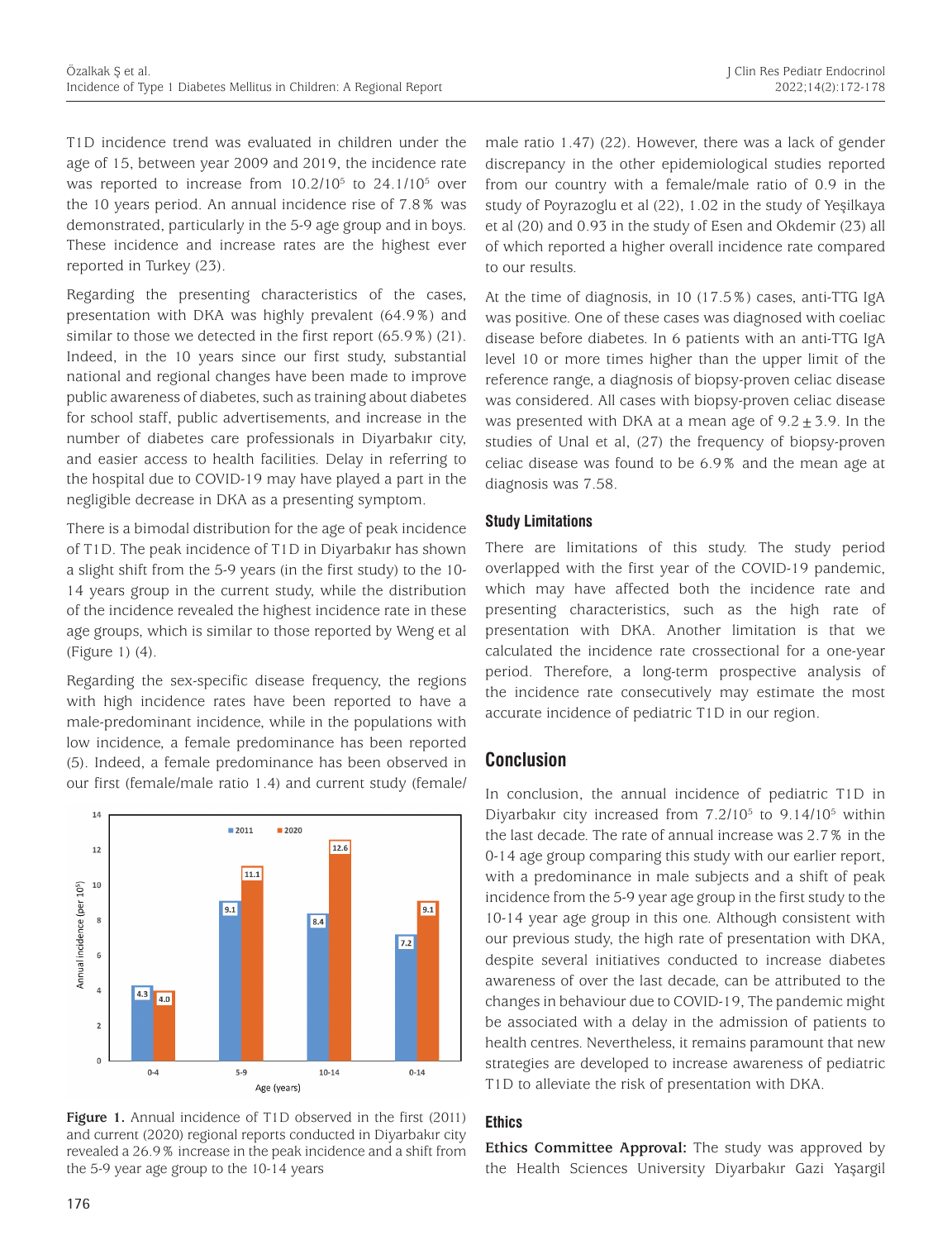Training and Research Hospital Ethical Committee (ethics approval number: 765, date: 29.5.2021).

**Informed Consent:** Patients were included in the study after parental consent was obtained.

**Peer-review:** Externally peer-reviewed.

#### **Authorship Contributions**

Surgical and Medical Practices: Şervan Özalkak, Ruken Yıldırım, Selma Tunç, Edip Ünal, Funda Feryal Taş, Mehmet Nuri Özbek, Concept: Şervan Özalkak, Hüseyin Demirbilek, Mehmet Nuri Özbek, Design: Şervan Özalkak, Hüseyin Demirbilek, Mehmet Nuri Özbek, Data Collection or Processing: Şervan Özalkak, Ruken Yıldırım, Selma Tunç, Edip Ünal, Funda Feryal Taş, Mehmet Nuri Özbek, Analysis or Interpretation: Şervan Özalkak, Hüseyin Demirbilek, Mehmet Nuri Özbek, Literature Search: Şervan Özalkak, Mehmet Nuri Özbek, Writing: Şervan Özalkak, Hüseyin Demirbilek, Mehmet Nuri Özbek.

**Financial Disclosure:** The authors declared that this study received no financial support.

## **References**

- 1. Atkinson MA, Eisenbarth GS, Michels AW. Type 1 diabetes. Lancet 2014;383:69-82. Epub 2013 Jul 26
- 2. International Diabetes Federation. IDF Diabetes Atlas, 10th edn. Brussels, Belgium: International Diabetes Federation, 2021;43-47.
- 3. Harjutsalo V, Sund R, Knip M, Groop PH. Incidence of type 1 diabetes in Finland. JAMA 2013;310:427-428.
- 4. Weng J, Zhou Z, Guo L, Zhu D, Ji L, Luo X, Mu Y, Jia W; T1D China Study Group. Incidence of type 1 diabetes in China, 2010-13: population based study. BMJ 2018;360:j5295.
- 5. DIAMOND Project Group. Incidence and trends of childhood Type 1 diabetes worldwide 1990-1999. Diabet Med 2006;23:857-866.
- 6. Patterson CC, Harjutsalo V, Rosenbauer J, Neu A, Cinek O, Skrivarhaug T, Rami-Merhar B, Soltesz G, Svensson J, Parslow RC, Castell C, Schoenle EJ, Bingley PJ, Dahlquist G, Jarosz-Chobot PK, Marčiulionytė D, Roche EF, Rothe U, Bratina N, Ionescu-Tirgoviste C, Weets I, Kocova M, Cherubini V, Rojnic Putarek N, deBeaufort CE, Samardzic M, Green A. Trends and cyclical variation in the incidence of childhood type 1 diabetes in 26 European centres in the 25 year period 1989-2013: a multicentre prospective registration study. Diabetologia 2019;62:408- 417. Epub 2018 Nov 28
- 7. Dabelea D. The accelerating epidemic of childhood diabetes. Lancet 2009;373:1999-2000. Epub 2009 May 27
- 8. Berhan Y, Waernbaum I, Lind T, Möllsten A, Dahlquist G; Swedish Childhood Diabetes Study Group. Thirty years of prospective nationwide incidence of childhood type 1 diabetes: the accelerating increase by time tends to level off in Sweden. Diabetes 2011;60:577- 581.
- 9. Ehehalt S, Dietz K, Willasch AM, Neu A. Baden-Wurttemberg diabetes incidence registry G. Epidemiological perspectives on type 1 diabetes in childhood and adolescence in Germany: 20 years of the Baden wurttemberg diabetes incidence registry DIARY Patterson CC, Gyürüs E, Rosenbauer J, Cinek O, Neu A, Schober E, Parslow RC, Joner

G, Svensson J, Castell C, Bingley PJ, Schoenle E, Jarosz-Chobot P, Urbonaité B, Rothe U, Krzisnik C, Ionescu-Tirgoviste C, Weets I, Kocova M, Stipancic G, Samardzic M, de Beaufort CE, Green A, Dahlquist GG, Soltész G. Trends in childhood type 1 diabetes incidence in Europe during 1989-2008: evidence of non-uniformity over time in rates of increase. Diabetologia 2012;55:2142–2147.

- 10. Green A, Patterson CC; EURODIAB TIGER Study Group. Europe and Diabetes. Trends in the incidence of childhood onset diabetes in Europe 1989-1998. Diabetologia 2001;44(Suppl 3):3-8.
- 11. Craig ME, Hattersley A, Donaghue KC. Definition, epidemiology and classification of diabetes in children and adolescents. Pediatr Diabetes 2009;10(Suppl 12):3-12.
- 12. Harjutsalo V, Sjöberg L, Tuomilehto J. Time trends in the incidence of type 1 diabetes in Finnish children: a cohort study. Lancet 2008;371:1777-1782.
- 13. Soltesz G, Patterson CC, Dahlquist G; EURODIAB Study Group. Worldwide childhood type 1 diabetes incidence-- what can we learn from epidemiology? Pediatr Diabetes 2007;8(Suppl 6):6-14.
- 14. Mayer-Davis EJ, Lawrence JM, Dabelea D, Divers J, Isom S, Dolan L, Imperatore G, Linder B, Marcovina S, Pettitt DJ, Pihoker C, Saydah S, Wagenknecht L; SEARCH for Diabetes in Youth Study. Incidence trends of type 1 and type 2 diabetes among youths, 2002-2012. N Engl J Med 2017;376:1419-1429.
- 15. Onkamo P, Väänänen S, Karvonen M, Tuomilehto J. Worldwide increase in incidence of Type I diabetes- the analysis of the data on published incidence trends. Diabetologia 1999;42:1395-1403.
- 16. Karvonen M, Viik-Kajander M, Moltchanova E, Libman I, LaPorte R, Tuomilehto J. Incidence of childhood type 1 diabetes worldwide. Diabetes Mondiale (DiaMond) Project Group. Diabetes Care 2000;23:1516-1526
- 17. Shubnikov E, Podar T, Tuomilehto J, Nikitin Y. Low incidence of childhood IDDM in district of Novosibirsk (Russia). Diabetes Care 1992;15:915-917.
- 18. Cardwell CR, Carson DJ, Patterson CC. Higher incidence of childhoodonset type 1 diabetes mellitus in remote areas: a UK regional smallarea analysis. Diabetologia 2006;49:2074-2077. Epub 2006 Jul 26
- 19. Gale EA. Spring harvest? Reflections on therise of type 1 diabetes. Diabetologia 2005;48:2445-2450.
- 20. Yeşilkaya E, Cinaz P, Andıran N, Bideci A, Hatun Ş, Sarı E, Türker T, Akgül Ö, Saldır M, Kılıçaslan H, Açıkel C, Craig ME. First report on the nationwide incidence and prevalence of Type 1 diabetes among children in Turkey. Diabet Med 2017;34:405-410. Epub 2016 Feb 12
- 21. Demirbilek H, Özbek MN, Baran RT. Incidence of type 1 diabetes mellitus in Turkish children from the southeastern region of the country: a regional report. J ClinRes Pediatr Endocrinol 2013;5:98-103.
- 22. Poyrazoğlu Ş, Bundak R, Yavaş Abalı Z, Önal H, Sarıkaya S, Akgün A, Baş S, Abalı S, Bereket A, Eren E, Tarım Ö, Güven A, Yıldız M, Karaman Aksakal D, Yüksel A, Seymen Karabulut G, Hatun Ş, Özgen T, Cesur Y, Azizoğlu M, Dilek E, Tütüncüler F, Papatya Çakır E, Özcabı B, Evliyaoğlu O, Karadeniz S, Dursun F, Bolu S, Arslanoğlu İ, Yeşiltepe Mutlu G, Kırmızıbekmez H, İşgüven P, Üstyol A, Adal E, Uçar A, Cebeci N, Bezen D, Binay Ç, Semiz S, Korkmaz HA, Memioğlu N, Sağsak E, Peltek HN, Yıldız M, Akçay T, Turan S, Güran T, Atay Z, Akcan N, Çizmecioğlu F, Ercan O, Dağdeviren A, Baş F, İşsever H, Darendeliler F. Incidence of Type 1 Diabetes in Children Aged Below 18 Years during 2013-2015 in Northwest Turkey. J Clin Res Pediatr Endocrinol 2018;10:336-342. Epub 2018 May 23
- 23. Esen I, Okdemir D. Trend of type 1 diabetes incidence in children between 2009 and 2019 in Elazig, Turkey. Pediatr Diabetes 2020;21:460-465. Epub 2020 Jan 24